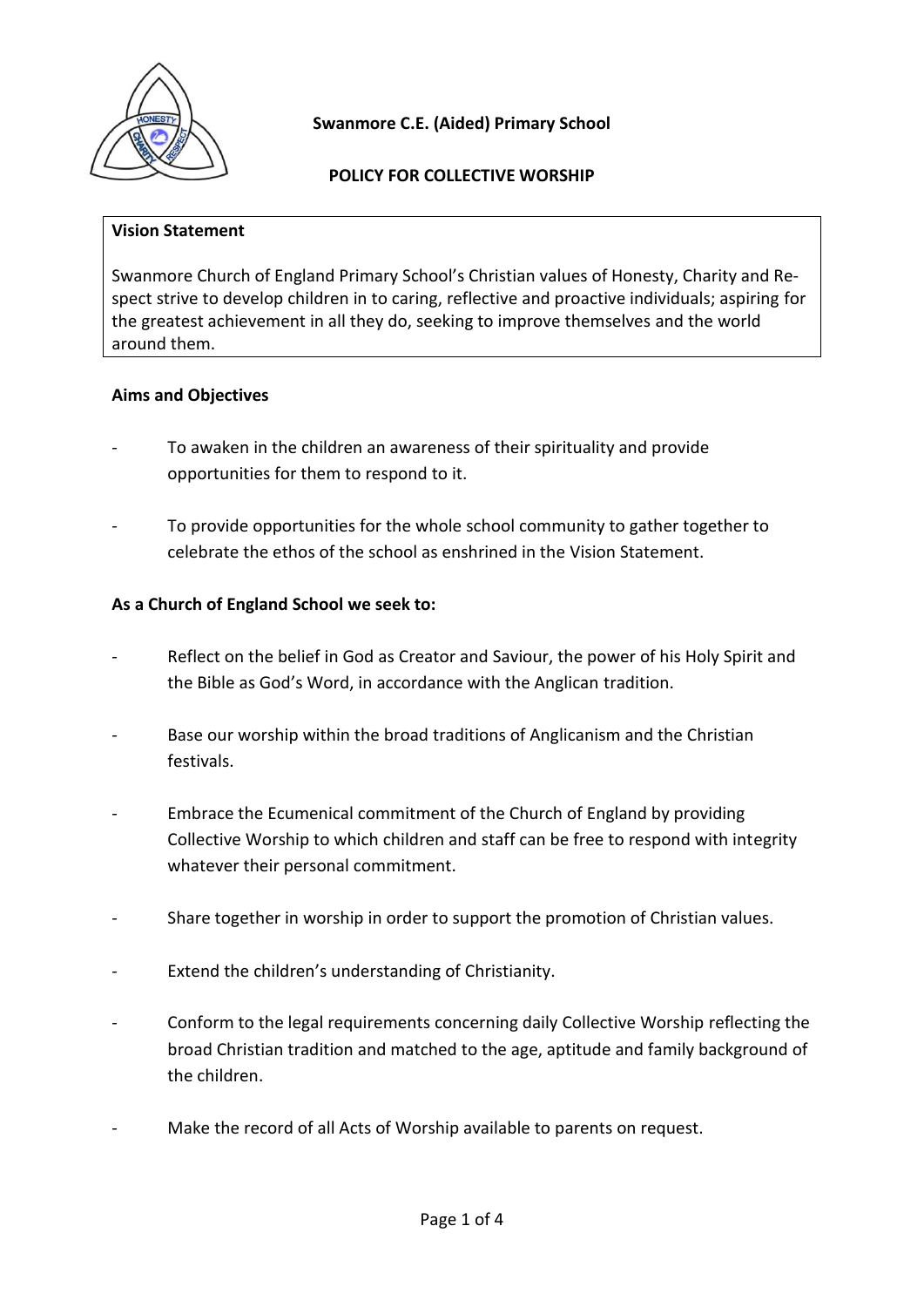It is the school policy not to incorporate the celebration of the Eucharist in Collective Worship although teaching about the Eucharist forms part of the Religious Education curriculum.

Although we expect that all children will be present during collective worship we acknowledge that parents have the legal right to withdraw their children from acts of worship if they so wish. Staff too have the right of withdrawal.

| Reviewed by: | Tricia Clark, RE Manager |
|--------------|--------------------------|
| Date:        | May 2022                 |
| Review date: | May 2025                 |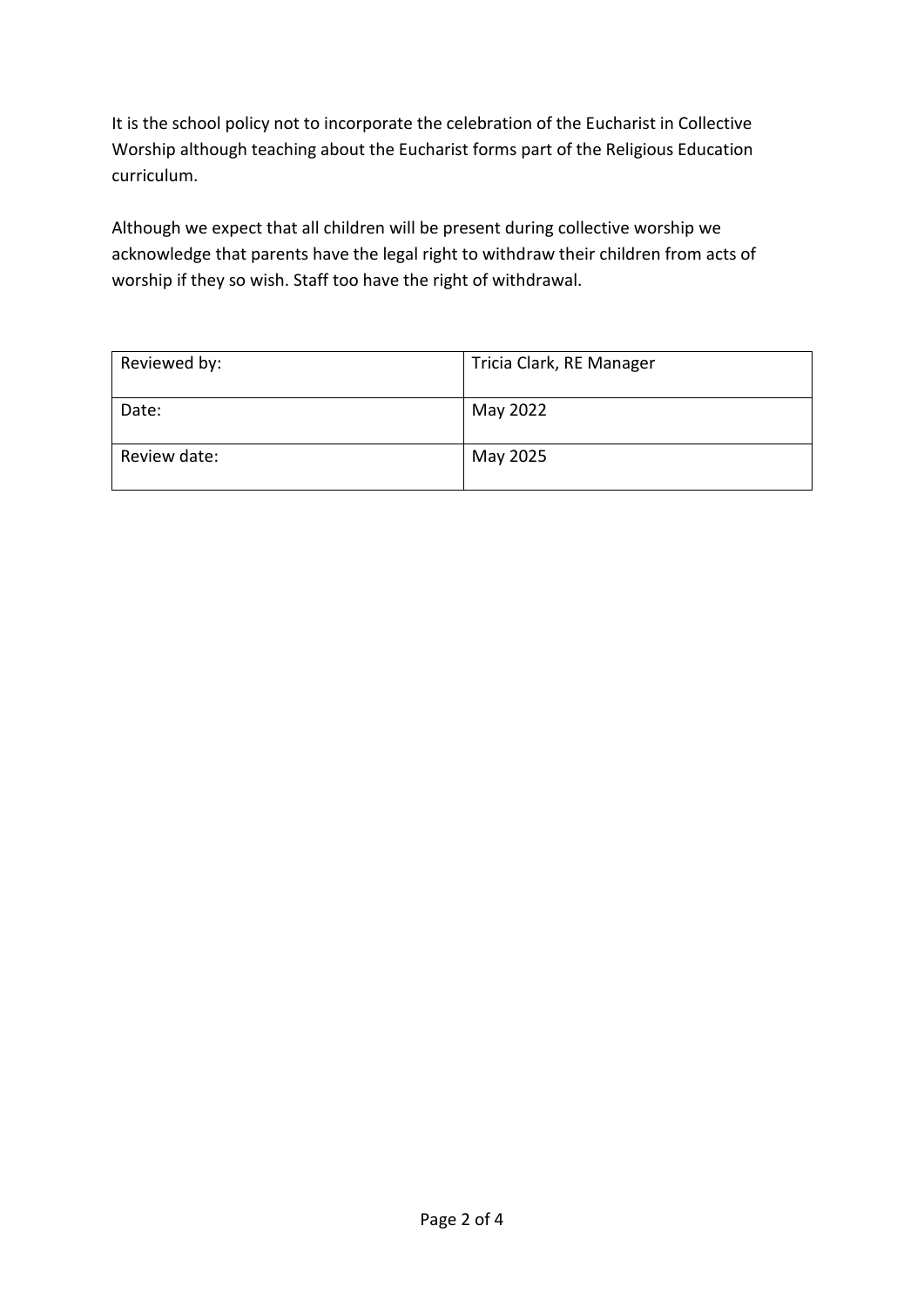# **Collective Worship Guidelines**

In accordance with the law the majority of Acts of Worship over a term should be wholly or mainly of a broadly Christian character.

# **Themes for Collective Worship "Thought for the Week"**

Each weekly theme will consist of a "Thought for the Week" which will be introduced on a Monday during Worship. The thought will then be discussed, explained, illustrated or reflected upon, and aspects of the thought will be explored during Worship.

During class worship on Tuesdays and Thursdays the thought can be reinforced, developed or discussed and reflected upon. This may form part of, or the whole of, the class worship, at the class teacher's discretion. This will give us continuity throughout the school but without totally prescribing each class's worship.

The 'Thought for the Week' will be displayed in each classroom and on the school website.

Each week for the school year has been allocated a 'thought'. These are changeable/moveable.

If it would be appropriate to change the thought for the week in order to address topical issues this should be done.

Thoughts for the Week link with the Liturgical Year, other faiths, school values and positive learning traits. Links are made to British Values and SMSC and suggestions are made for questions to develop individual spirituality.

# **Weekly Pattern of Worship:-**

| Monday    | Whole school Singing Worship, introducing the Thought for the Week<br>Led by Headteacher or Deputy Headteacher                                           |
|-----------|----------------------------------------------------------------------------------------------------------------------------------------------------------|
| Tuesday   | Key Stage $1$ – Superstars and thought for the week<br>Key Stage $2$ – Class worship                                                                     |
| Wednesday | Key Stage $2 - 1$ <sup>st</sup> Wednesday of the month – short church service led<br>by the children<br>Key Stage $1 -$ Singing and thought for the week |